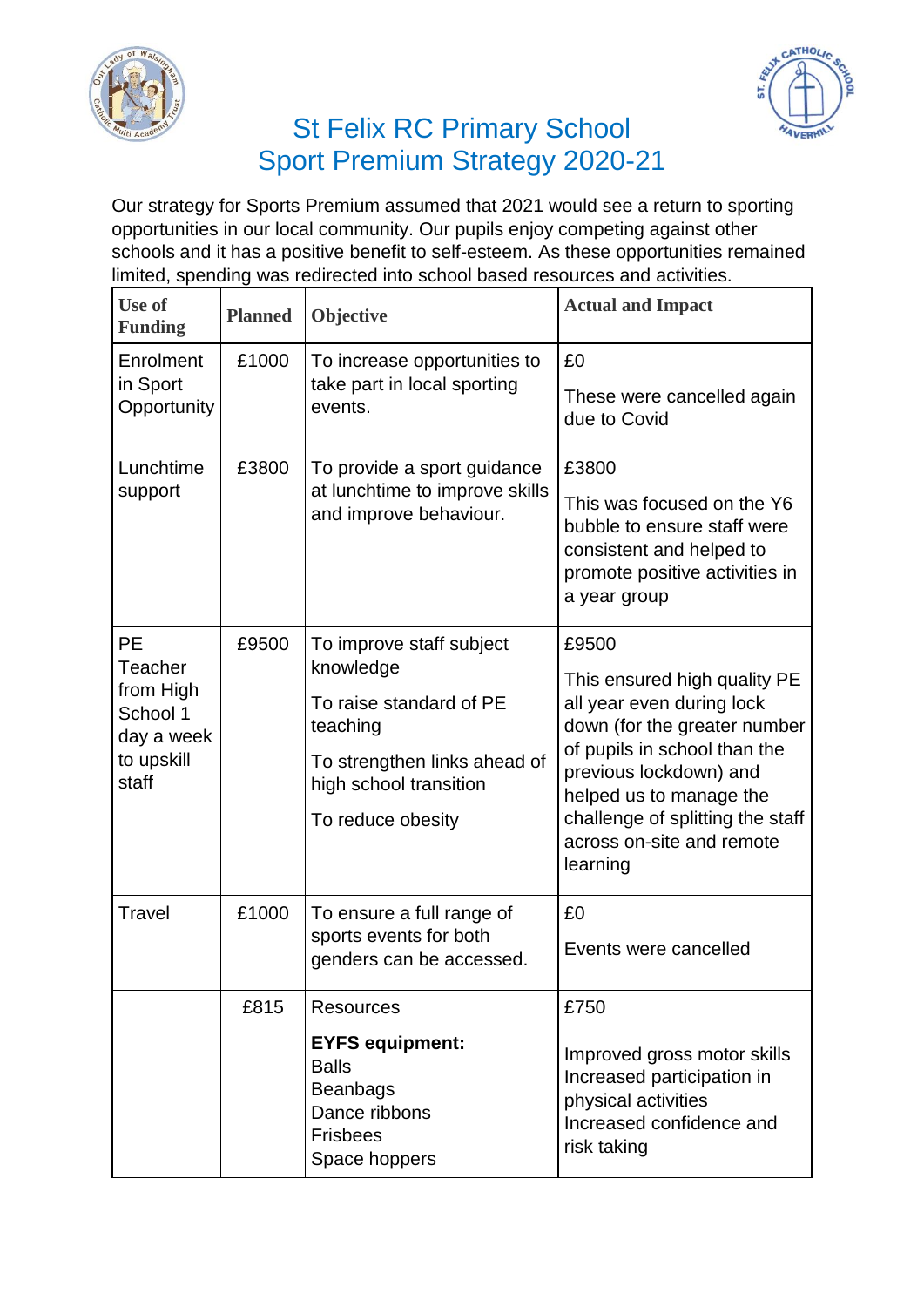|                                                                                    |         | Rainbow wands<br>Quoits<br>Large parts obstacle course<br>Large sandpit<br>Soft play gym equipment:<br>Banana rocker<br>Cuboid<br>Large wedge<br>Move and play wheel<br>Rod             | Aided communication,<br>teamwork, coordination and<br>balance<br>GLD did not suffer as a<br>result of lockdown<br>£1115<br>Aided physical, sensory and<br>emotional needs of SEND<br>child to be met |
|------------------------------------------------------------------------------------|---------|-----------------------------------------------------------------------------------------------------------------------------------------------------------------------------------------|------------------------------------------------------------------------------------------------------------------------------------------------------------------------------------------------------|
|                                                                                    |         | <b>Replacement of general</b><br>resources<br>Footballs<br><b>Netballs</b><br><b>Basketballs</b><br>Basketball tripod goal<br><b>Netball bibs</b><br>Rugby balls<br><b>Tennis balls</b> | £898<br>Enabled full participation in<br>P.E lessons by all age<br>groups particularly when not<br>sharing equipment was<br>recommended                                                              |
|                                                                                    |         | Daily mile track<br><b>Agility track</b>                                                                                                                                                | £1300<br>Increased participation in<br>physical activity of all<br>children outside of PE<br>lessons - impact greater in<br>KS <sub>2</sub>                                                          |
| Additional<br><b>Staff Cost</b><br>to cover<br>Attendance<br>at Sporting<br>Events | £1500   | To increase opportunities to<br>take part in local sporting<br>events                                                                                                                   | £0<br>Not required due to<br>cancellation of events                                                                                                                                                  |
| Provision<br>of Football<br>Club for 2<br>terms                                    | £675    | To facilitate the training of a<br>team to participate in inter<br>school competitions, giving<br>participants a sense of<br>competing in a community<br>beyond that of the school.     | £625<br>Sessions were cancelled due<br>to Covid but contract was<br>honoured                                                                                                                         |
| <b>Total Spend</b><br>(£16,000 per                                                 | £18,290 |                                                                                                                                                                                         | £17,961                                                                                                                                                                                              |